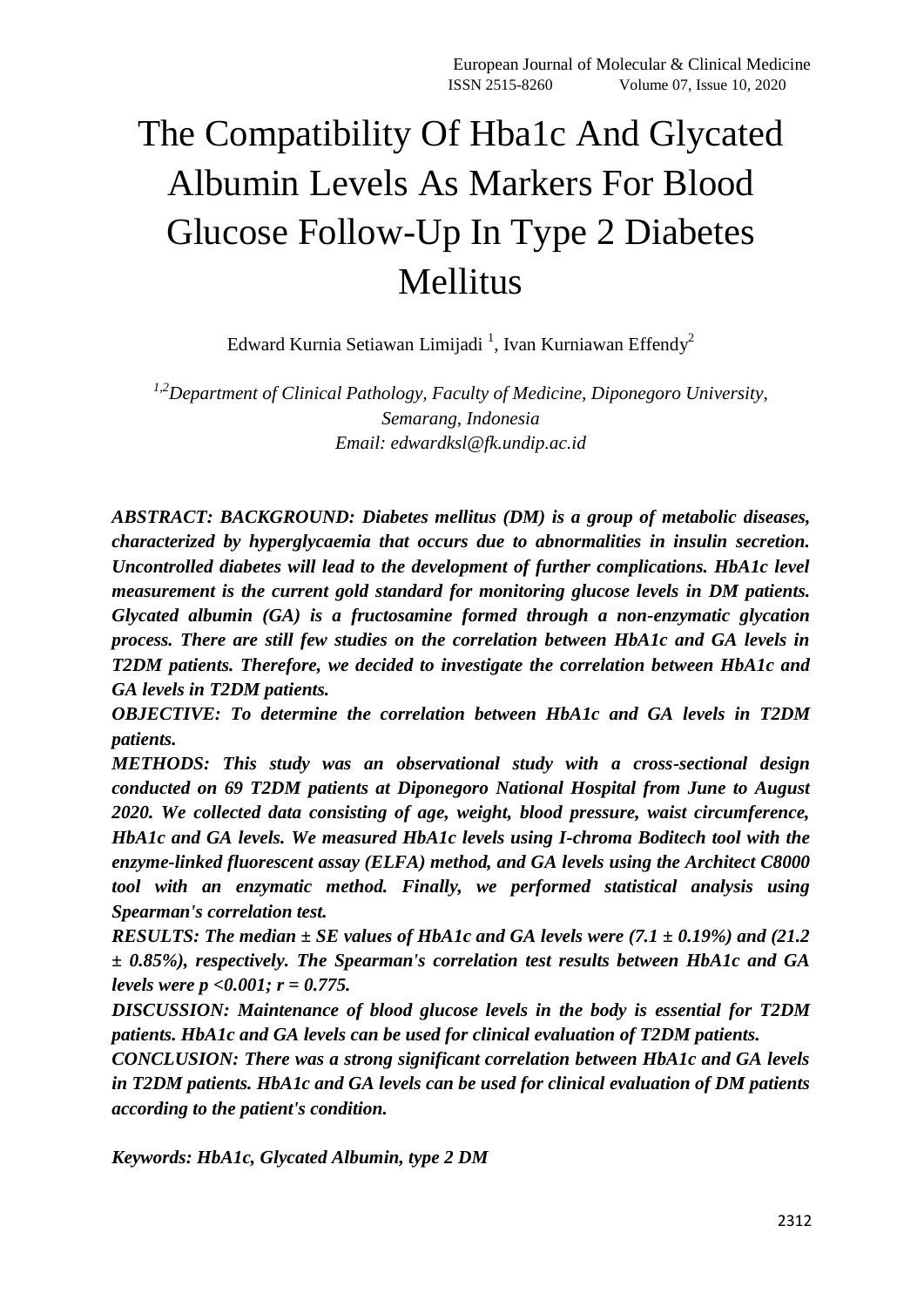#### **1. BACKGROUND**

Diabetes mellitus (DM) is a group of metabolic diseases, characterized by hyperglycemia, which occurs due to abnormalities in insulin secretion, insulin action, or both. Classic complaints of DM include polyuria, polydipsia, polyphagia, and unexplained weight loss. Furthermore, there might be other complaints, such as weakness, tingling, itching, blurred vision and erectile dysfunction in men, as well as vulvar pruritus in women [1].

Type 2 Diabetes Mellitus (T2DM) is common and accounts for about 90% of all DM cases worldwide [2]. In 2017, the Center for Disease Control and Prevention (CDC) stated that 30.3 million people in the United States suffered from DM [3]. A report from the International Diabetes Federation (IDF) in 2017 predicted an increase in the number of DM patients worldwide, from 425 million to 629 million in 2045. Meanwhile, in Southeast Asia, they predicted that there was going to be an increase, from 82 million to 151 million in 2045. Indonesia was ranked 7th out of 10 countries that were estimated to have 5.4 million diabetic patients in 2045, and have a low blood glucose control rate [4]. The Basic Health Research (Riskesdas) Report by the Ministry of Health of the Republic of Indonesia in 2013 showed that the average prevalence of DM in each province in Indonesia based on physician diagnosis for people aged  $\geq$ 15 years was 1.5%, and would increase in 2018, reaching 2% [5]. Uncontrolled DM will lead to the development of further complications, such as nephropathy, retinopathy, neuropathy, and cardiovascular disease. Glycaemic status can be monitored by measuring blood glucose levels, but results may vary depending on diet, occupation, and antidiabetic drug [6]. Glycated haemoglobin (HbA1c) is an approximate index of mean blood glucose over the previous three months, which provides an estimate of long-term glycaemic status. The value can be used for diagnosis and monitoring of blood glucose in DM patients. However, HbA1c is not recommended clinically in patients with haemoglobin metabolism disorders, such as haemolytic disorders, secondary anaemia or iron deficiency anaemia, hemoglobinopathy, pregnancy, and uraemia [7].

Apart from the measurement of HbA1c levels, glycated albumin (GA) has received attention as an indicator in several physiological and pathological conditions because it provides more information than the HbA1c does. Glycated albumin is a reliable biomarker for diabetes diagnosis and monitoring the hypoglycaemic treatment. In patients with good glycaemic control, GA levels will decrease compared to HbA1c levels at the initial treatment. This condition indicates that the GA level has a higher sensitivity than the HbA1c level in detecting changes in glycaemic control. The GA measurement at day 14 is the strongest predictor compared to the measurement of HbA1c levels at day 90, which suggests that GA can detect glycaemic levels more quickly than the HbA1c does, thus providing earlier treatment to DM patients [8].

The proper selection of examinations to diagnose and monitor blood glucose levels is necessary by considering the clinical condition of the DM patient. The selection of appropriate examination in T2DM patients is beneficial for the prognosis of the disease. The correlation between HbA1c and GA levels needs to be investigated to ensure that both are equivalent in their use for the clinical evaluation of DM patients.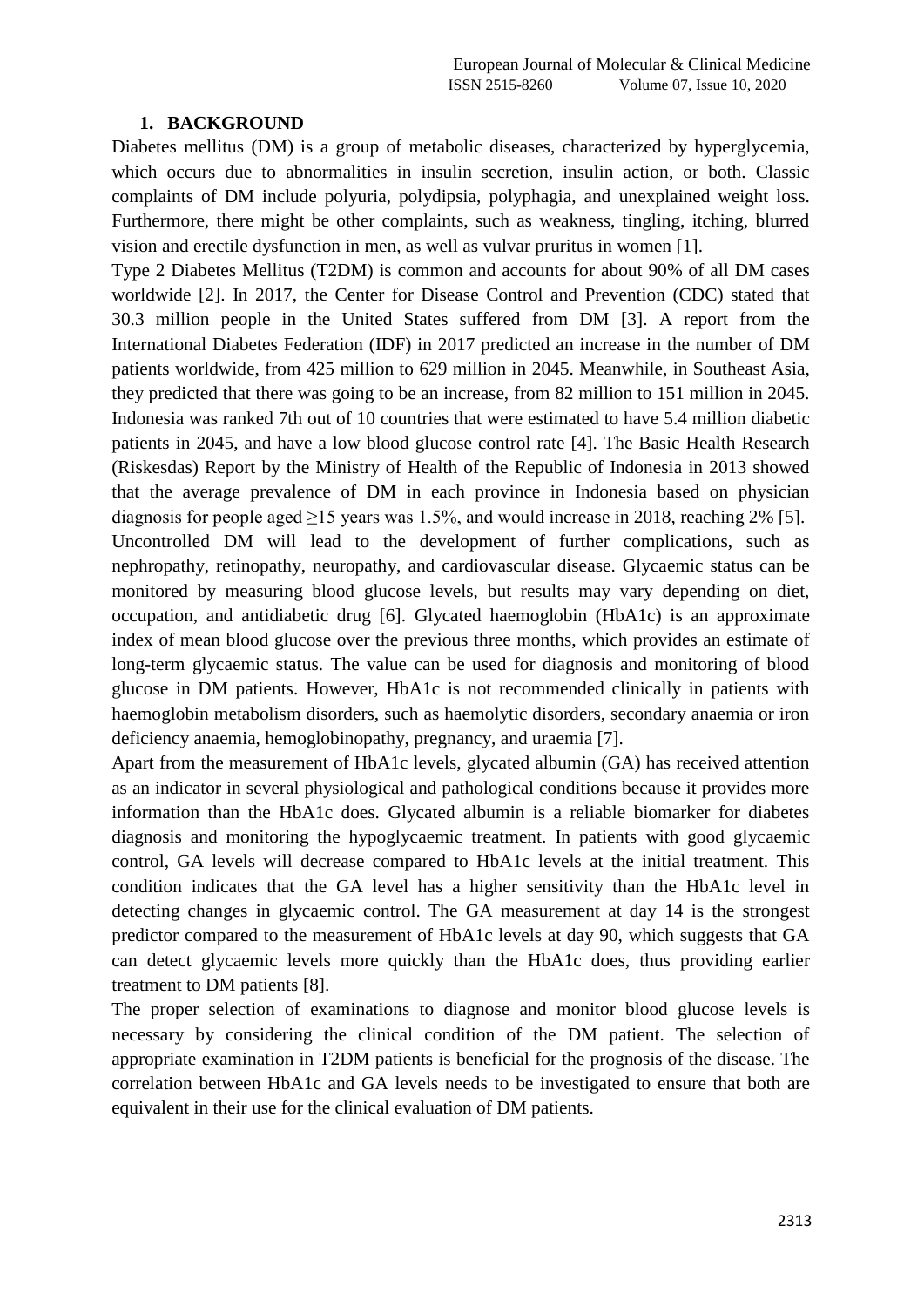## **2. METHOD**

This study was an analytic observational study with a cross-sectional design. This study was conducted from June to August 2020 at the Diponegoro National Hospital (RSND), Semarang, Central Java, Indonesia.

The subjects of the study were 69 patients, which were taken by calculating the sample size formula. They are type 2 diabetes mellitus (T2DM) patients who underwent routine followup examinations at Diponegoro National Hospital, Semarang. The inclusion criteria of this study included patients aged 30-55 years, male and female, normal body temperature ( $\pm$  36.5<sup>o</sup> C), and willing to participate in the study. Meanwhile, the exclusion criteria included patients with a history of or were suffering from anaemia, bone disorders, liver disease, renal disease, cardiac disease and vascular disease.

We interviewed the subjects who were willing to participate in the study for data collection, including the duration of diabetes mellitus, blood pressure, and anthropometric measurements. We subsequently took blood samples from the subjects. We used 3 CCs of EDTA blood sample to measure the HbA1c levels, while another 3 CCs of a blood sample without anticoagulant was used for GA measurement. We measured HbA1c level using the Ichroma Boditech tool, with the enzyme-linked fluorescent assay (ELFA) method and measured GA level using the Architect C8000 tool, with an enzymatic method.

We analyzed the data using SPSS version 21. The correlation test was performed using the Spearman's correlation test and was considered significant if the p-value was  $\langle 0.05, \text{ This} \rangle$ study received ethical approval from the Ethics Committee of the Faculty of Medicine, Diponegoro University, Semarang and each subject gave written informed consent.

## **3. RESULTS AND DISCUSSION**

The number of patients involved in this study was 69 subjects, which were obtained based on the exclusion and inclusion criteria in T2DM patients. Table 1 shows that most of the patients were female, with 46 (66.7%) female patients and 23 (33.3%) male patients. The mean minimum and maximum age of patients was 36-61 years.

| <b>Variable</b>            | n  | $\frac{0}{0}$ | Median $\pm$ SE | min<br>max<br>value |
|----------------------------|----|---------------|-----------------|---------------------|
| Age                        |    |               | $55 \pm 0,746$  | $36 - 61$           |
| <b>Sex</b>                 |    |               |                 |                     |
| Male                       | 23 | 33,3          |                 |                     |
| Female                     | 46 | 66,7          |                 |                     |
| Height (cm)                |    |               | $156 \pm 1,03$  | $140 - 181$         |
| Weight (kg)                |    |               | $62 \pm 1,52$   | $41,3 - 89,5$       |
| Body Mass Index $(kg/m^2)$ |    |               | $24,3 \pm 0,51$ | $18 - 35,4$         |
| Waist circumference (cm)   |    |               | $91 \pm 1,28$   | $70 - 118$          |
| Systolic pressure (mmHg)   |    |               | $150 \pm 2,69$  | $110 - 222$         |

Table 1. The characteristics of subjects of the study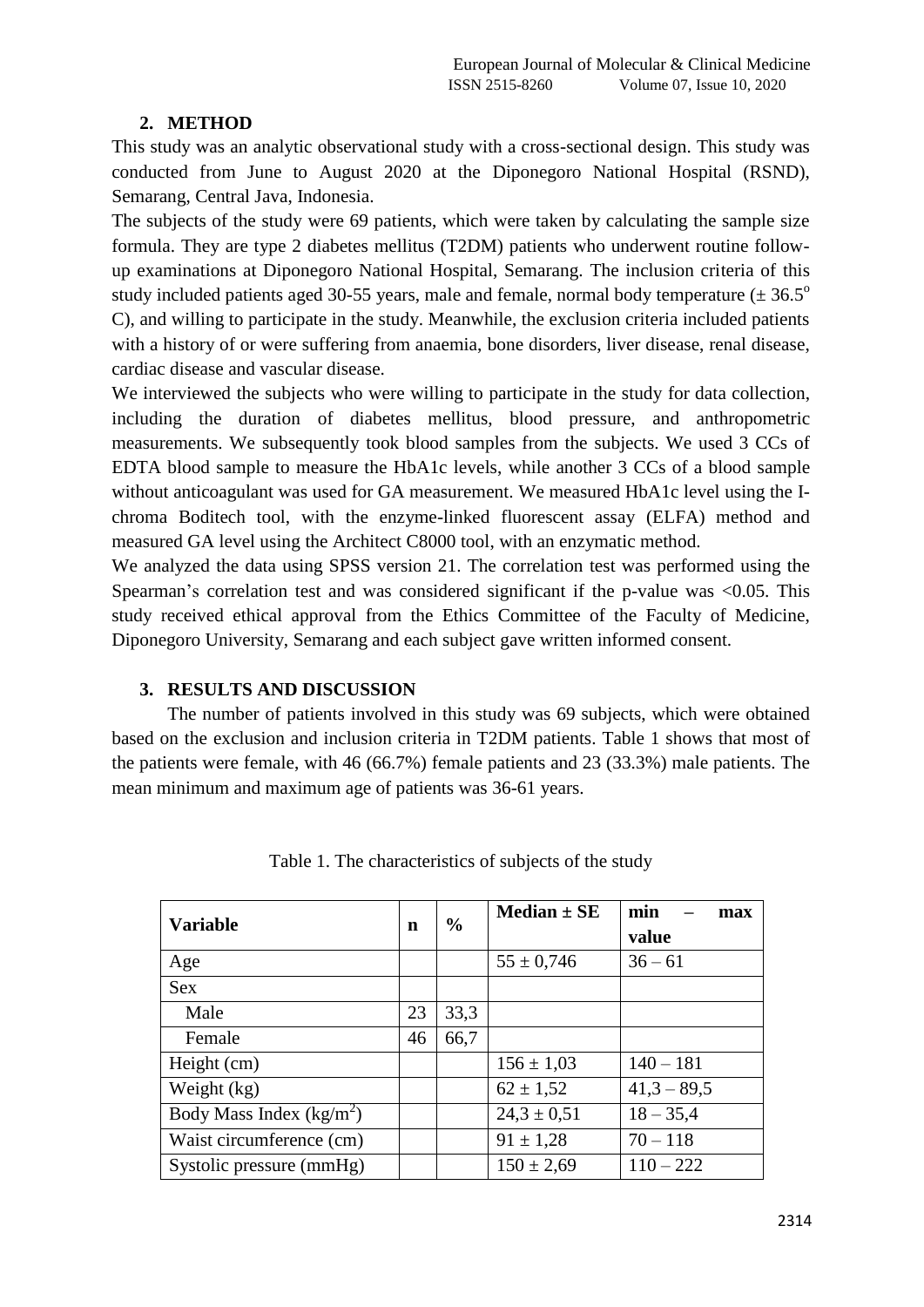| Diastolic pressure (mmHg) | $90 \pm 2,43$ | $65 - 195$  |
|---------------------------|---------------|-------------|
| The duration of diabetes  | $4 \pm 0.58$  | $0.08 - 22$ |
| mellitus (year)           |               |             |

Notes: SE: Standard Error; min: minimum value; max: maximum value.

The correlation between HbA1c and GA levels in T2DM patients can be seen in Table 2. There was a strong significant correlation between HbA1c and GA levels in T2DM patients  $(p \le 0.001; r = 0.775)$ .

Table 2. The result of correlation test between HbA1c and GA levels in type 2 diabetes mellitus

| <b>Variable</b>      | Median $\pm$ SE |         |       |  |  |  |
|----------------------|-----------------|---------|-------|--|--|--|
| $HbA1c$ (%)          | $7.1 \pm 0.19$  | < 0.001 | 0,775 |  |  |  |
| Glycated albumin (%) | $21.2 \pm 0.85$ |         |       |  |  |  |

Notes: SE: standard Error; min: minimum value; max: maximum value.

## **4. DISCUSSION**

Maintenance of blood glucose levels in the body is important for patients with type 2 diabetes. Proper maintenance of blood glucose levels can reduce the incidence of micro and macrovascular complications in diabetic patients. The maintenance of blood glucose levels can be monitored according to the patient's current condition, either monthly, using HbA1c level, or weekly, using GA level.

HbA1c is the percentage of circulating glycated haemoglobin. Glycation is a non-enzymatic process and is a measure of blood glucose levels over time. This marker reflects the mean plasma glucose over the previous 8-12 weeks. It is currently used for the diagnosis and management of diabetes and is recommended as the gold standard in the assessment of diabetes-related outcomes. The measurement is uncomplicated to perform, cost-effective, and relatively inexpensive [9].

Historically, elevated HbA1c levels in diabetic patients were first reported by Rahbar et al. in 1968, which later became an important indicator for blood glucose control. The World Health Organization (WHO) and the American Diabetes Association (ADA) used HbA1c levels as a diagnostic parameter and defined an HbA1c level above 6.5% as diabetes and a level of 5.7-6.4% as prediabetes [7].

HbA1c measurement is recommended in monitoring blood glucose control in prediabetic patients, and patients with previous increased blood glucose levels. The advantage of this measurement is that it is comfortable for patients, because it does not require any special preparations, such as fasting, and can be done at any time. The sample is relatively more stable at room temperature after collection, and the variability in levels is less than that of fasting blood glucose [7].

The drawbacks of using the HbA1c parameter are the presence of abnormal haemoglobin, interference with red blood cell synthesis, impaired red blood cell destruction, and in certain circumstances, such as hyperbilirubinemia, alcoholism, and the use of large-dose aspirin, which can increase HbA1c levels. Furthermore, a decrease in HbA1c levels can occur in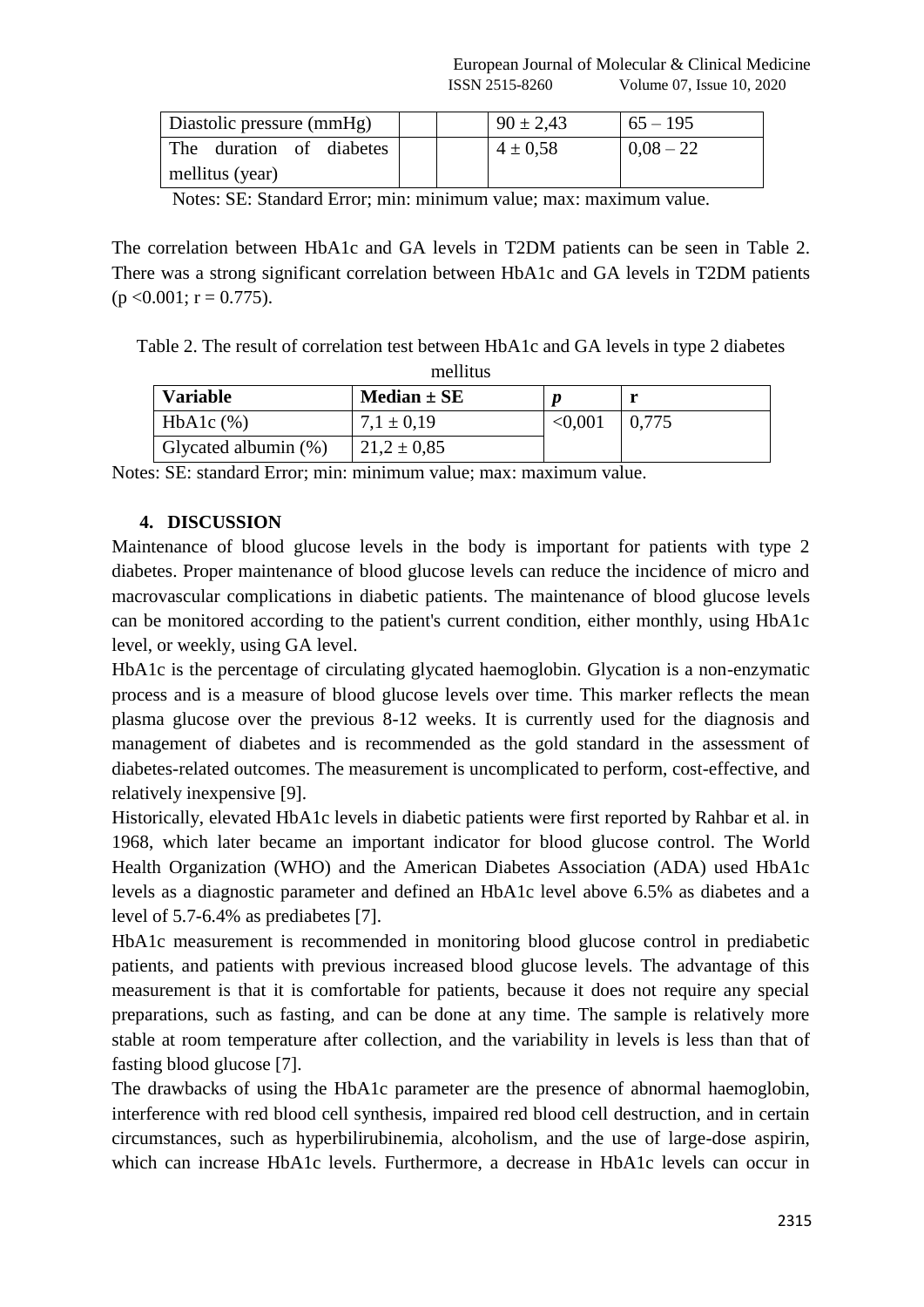hypertriglyceridemia. HbA1c levels also decrease in the second trimester of normal pregnancy [7].

Albumin makes up 60% of all protein in serum at a concentration of 30-50 g/L. The molecular weight of albumin is 66.7 kDa, which consists of a single polypeptide chain, with 585 amino acids and 17 disulphide chains. Albumin is involved in the maintenance of biological homeostasis, including osmotic pressure and blood pH. Albumin also binds free radicals, acts as an antioxidant and transports several solutes, such as hormones, fatty acids, and certain drugs [10]

The measurement of glycated albumin has been one of the important laboratory tests in monitoring glycaemic control in diabetic patients for the last decade. Glycated albumin is a fructosamine formed through a non-enzymatic glycation process, which has the advantage of being not affected by the concentration of other serum proteins. GA measurements do not require the patient to fast before the examination. This examination reflects short-term levels of glycaemic level because the half-life of albumin is approximately three weeks. Glycated albumin is the ratio between glycated albumin levels and total serum albumin [1],[11].

GA levels were not affected by changes in erythrocyte age. Furthermore, GA measurements were not affected by conditions, such as haemolytic anaemia or bleeding episodes. The GA measurement was also useful for patients at high risk of developing hypoglycaemia or with chronic kidney disease [11].

The results of this study showed that there was a strong significant correlation between HbA1c and GA levels ( $p \le 0.001$ ). The results of this study contrasted to the study by Nazki et al. on 408 patients at the Owaisi hospital and research centre, from November 2015 to June 2017, which showed that there was no significant correlation between albumin and HbA1c levels [12].

Several previous studies have reported GA reference values. Tominaga et al. (1999) stated that the GA reference value in the Japanese population was 12.3 - 16.9%. On the other hand, a study by Kohjum et al. (2011) obtained GA reference values in the American population of 11.9 - 15.8%. Meanwhile, the validation test by Ma et al. (2010) in the Chinese population showed that the cut-off point of GA was 17.1%, with a sensitivity value of 76.82% (CI: 73.64-79.79%) and a specificity value of 76.89% (CI: 74.42-79.23). Finally, Roohk and Zaidi (2008) stated that the target of glycaemic control, as measured by the GA parameter, was  $\langle 20\%$ , with a normal value of 11-16% [13].

A Study by Felyn (2020) concluded that there was a significant correlation between HbA1c and albumin levels in DM patients with a p-value of 0.002 [14]. Widyadi et al. (2016) conducted a study on 89 patients and showed that there was a significant correlation similar to the results of the present study. The study of Widyadi et al. used glycated albumin, while this study used plasma albumin levels as a comparison to HbA1c levels [15]

## **5. CONCLUSION**

There was a strong significant correlation between HbA1c and GA levels in T2DM patients. HbA1c and GA levels could be used clinically for the evaluation of type 2 diabetes mellitus based on the patient's condition.

### **Conflict of Interest**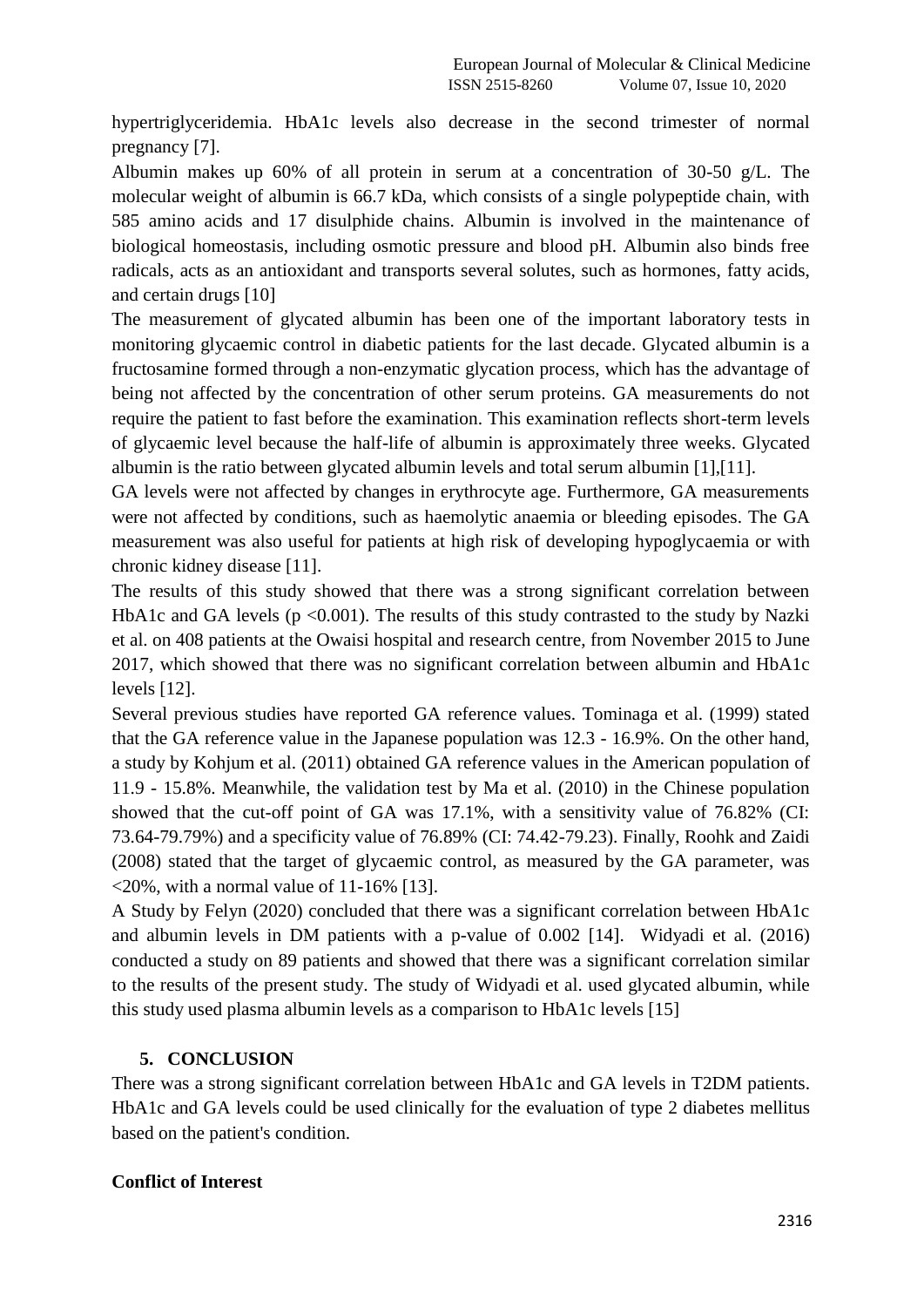No conflict of interest

## **Acknowledgements**

This research was granted by Medical Faculty funding of non APBN 2020 funding.The authors would like to say thank you for the medical laboratory technicians at Diponegoro National Hospital, that had assisted in this research. Besides, we appreciate for the general practiotioners that help us in this study to find the suitable subject.

# **6. REFERENCES**

- [1] Freitas PA, Ehlert LR, Camargo JL. 2017. Glycated albumin: a potential biomarker in diabetes. Arch Endocrinol Metab., 61(3):296–304.
- [2] Kondaveeti SB, Shaker IA, Chidambaram R. 2014. Utility of glycated albumin in diagnosis of type 2 diabetes: an Indian Perspective study. Int J Biomed Adv Res., 5(12):616–8.
- [3] Menke A, Casagrande S, Geiss L, Cowie CC. 2015. Prevalence of and trends in diabetes among adults in the United States 1988-2012. JAMA., 314(10):1021–9.
- [4] Artha IM, Bhargah A, Dharmawan NK, Pande UW, Triyana KA, Mahariski PA, et al. 2019. High level of individual lipid profile and lipid ratio as a predictive marker of poor glycemic control in type-2 diabetes mellitus. Vasc. Health Risk Manag., 15:149– 57.
- [5] Ministry of Health Republic of Indonesia. 2013. The main results of basic health research.
- [6] Jagadeeshaprasad MG, Venkatasubramani V, Unnikrishnan AG, Kulkarni MJ. 2018. Albumin Abundance and its glycation status determine hemoglobin glycation. ACS Omega., 3:12999–3008.
- [7] Rawal G, Yadav S, Kumar R, Singh A. 2016. Glycosylated hemoglobin (HbA1c): a brief overview for clinicians. Indian J Immunol Respir Med., 1(2):33–6.
- [8] Yoon HJ, Lee YH, Kim KJ, Kim SR, Kang ES, Cha BS. et al. 2015. Glycated albumin levels in patients with type 2 diabetes increase relative to HbA1c with time. Biomed Res Int., 8:1-8.
- [9] Chehregosha H, Khamseh ME, Malek M, Hosseinpanah F, Ismail F. 2019. A view beyond HbA1c: role of continuous glucose monitoring. Diabetes Ther., 10:853–63.
- [10] Yazdanpanah S. Rabiee M, Tahriri M, Abdolrahim M, Rjab A. 2017. Evaluation of glycated albumin (GA) and GA/HbA1c ratio for diagnosis of diabetes and glycemic control: A comprehensive review. Crit Rev Clin Lab Sci., 54(4):219–32.
- [11] Ciobanu DM, Bogdan F, Pătruț C-I, Roman G. 2019. Glycated albumin is correlated with glycated hemoglobin in type 2 diabetes. Med Pharm Reports., 92(2):134–8.
- [12] Tiwari S, Bothale M, Hasan I, Kulkarni MJ, Sayyad MG, Basu R. et al. 2015. Association between serum albumin and glycated hemoglobin in Asian Indian subjects. Indian J Endocrinol Metab., 19(1): 52–5.
- [13] Ake A, Saraswati MR, Widiana IGR. 2017. Glycated albumin sebagai penanda kontrol glikemik pada penderita diabetes melitus tipe 2. J Penyakit Dalam Udayana., 1(1):1–7.
- [14] Gaputri F, Pangalila F. 2020. Relationship between albumin and HbA1c levels in type 2